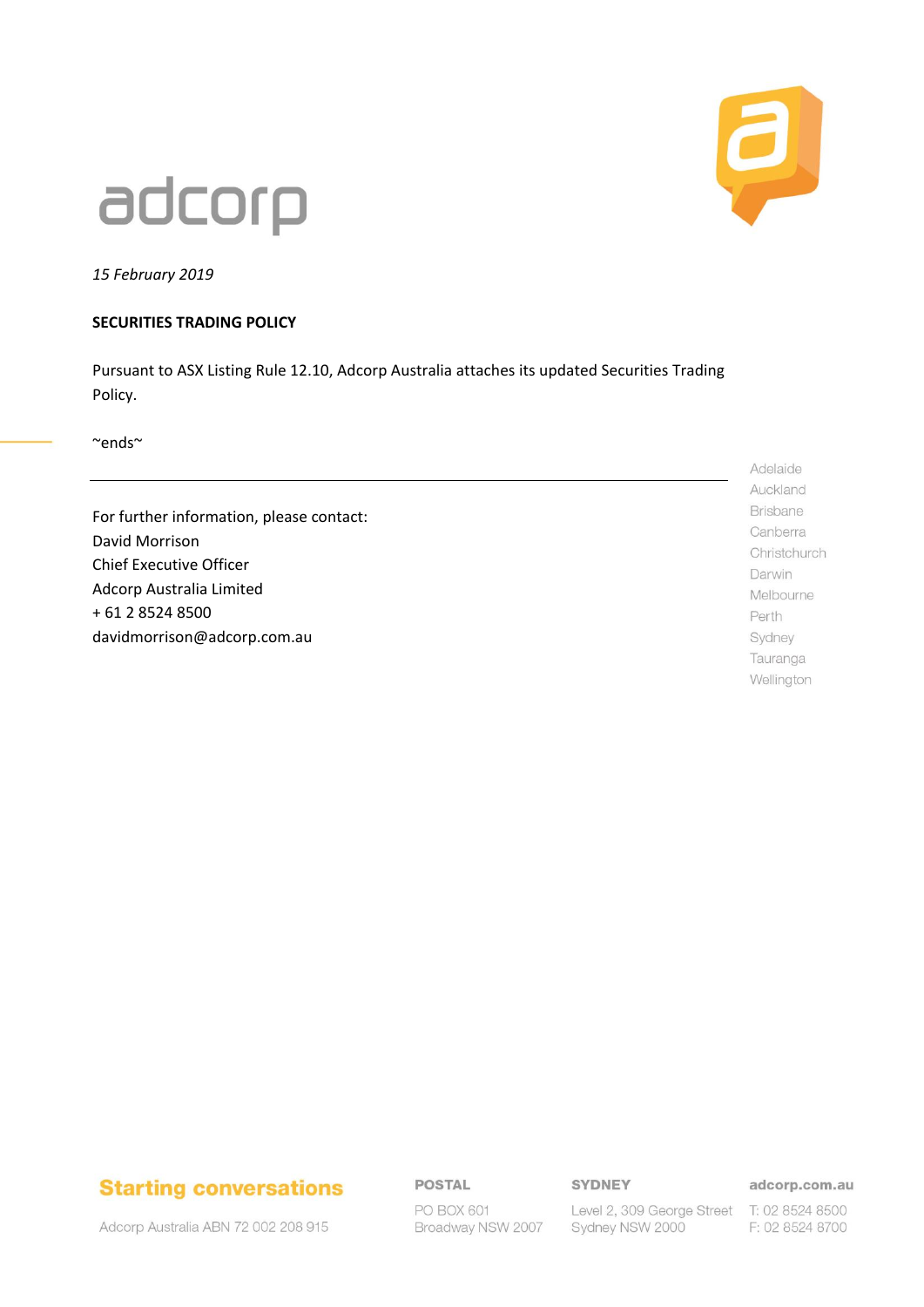## **Starting conversations**

# adcorp



#### **SHARE TRADING POLICY**

#### **1. Introduction**

The company maintains high levels of integrity with its financial and operational information, some of which is shared with certain members of staff in order for them to perform their duties.

This share trading policy (the **Policy**), imposes trading restrictions on:

- **E** executive and non-executive directors;
- **full-time, part-time and casual employees; and**
- contractors, consultants and advisors,

and their related entities (**Relevant Persons**) who are considered to be in possession of 'inside information'. Additional restrictions, in the form of trading windows, are imposed on key management personnel including directors and executives of the company.

The trading restrictions on Relevant Persons are equally applicable to dealings in securities:

- by their spouses or de factor spouses;
- on behalf of any dependent under 18 years of age; and
- any other dealing in which, for the purposes of the Corporations Act, the Relevant Person is to be treated as interested. (For example, if a Relevant Person is a trustee of a trust and is also a beneficiary of the trust, the Relevant Person must not purchase or procure the purchase of the company's securities on behalf of the trust).

This Policy applies to the following securities:

- **shares in the company;**
- any other securities which may be issued by the company, such as options;
- derivatives (such as exchange traded options and warrants) and other financial products issued by third parties in relation to the company's shares, debentures and options; and
- **Execurities of any other company or entity that may be affected by inside information (such as** another party involved in a joint venture or corporate transaction with the company or a company contractor or shareholder).

#### **2. Inside Information**

A person is an 'insider' when they come into possession of information that is not generally available to the market but if the information were generally available, a reasonable person would expect it to have a material effect on the price or value of the company's securities.

Under these circumstances, the 'insider' is prohibited from:

- subscribing for, purchasing or selling, or entering into any agreement to subscribe for, purchase or sell any such securities; or
- **P** procuring another person to subscribe for, purchase or sell or enter into any agreement to subscribe for, purchase or sell any such securities.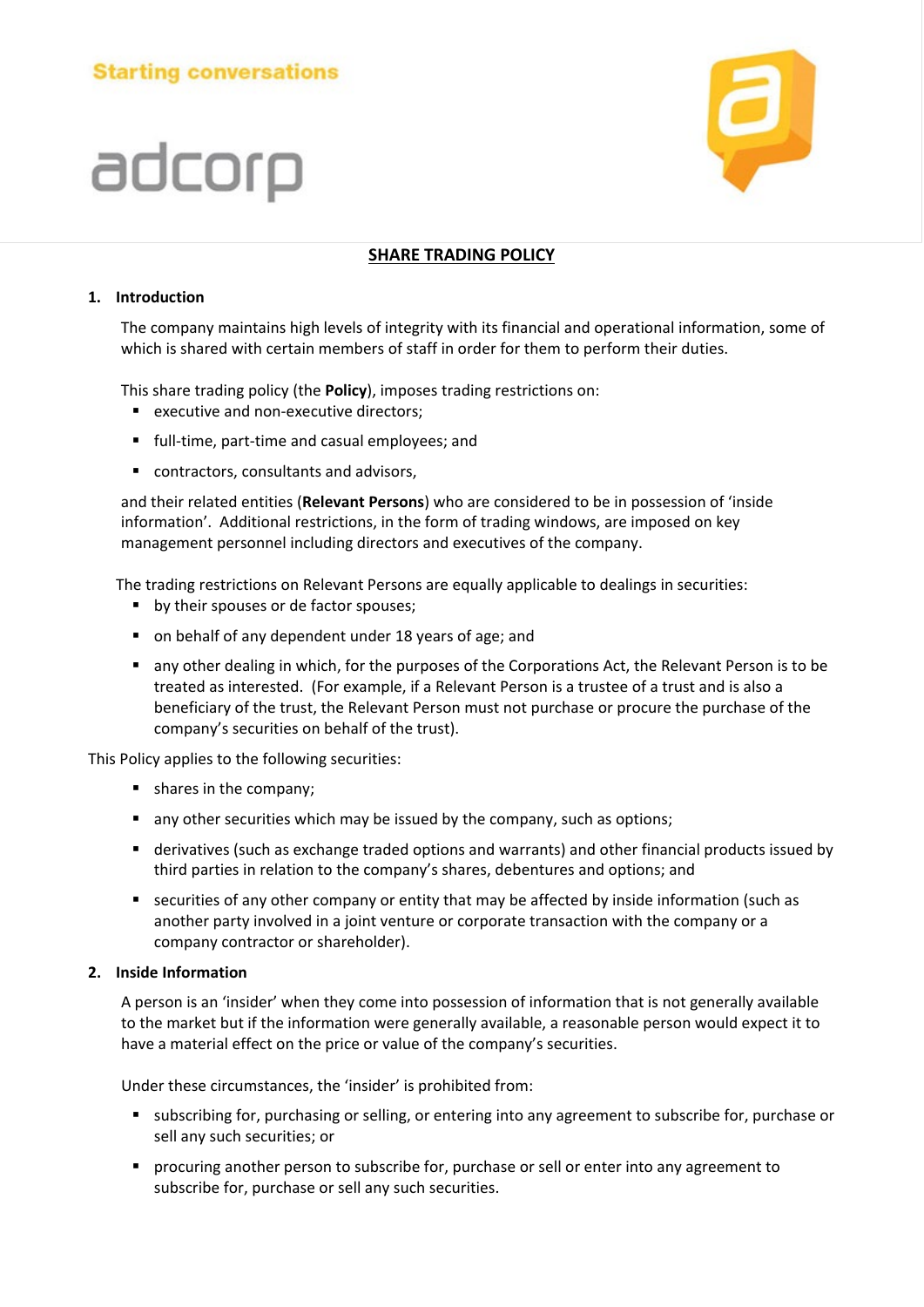The 'insider' also must not, directly or indirectly communicate the information, or cause the information to be communicated to another person if the 'insider' knows, or ought reasonably to know that the other person would be likely to:

- **subscribe for, purchase or sell, or enter into any agreement to subscribe for, purchase or sell any** such securities; or
- **Perocure another person to subscribe for, purchase or sell or enter into any agreement to** subscribe for, purchase or sell any such securities.

As such, a Relevant Person who possesses information must not:

- trade in the company's securities;
- advise or procure others to trade in the company's securities; or
- **P** pass on inside information to others including nominees, agents or associates, such as family members, family trusts and family companies – knowing that the other persons will use that information to trade in, or procures someone else to trade in, the company's securities.

A Relevant Person, who is not key management personnel and is not in possession of inside information, will be permitted to trade in the company's securities unless otherwise notified by the company.

Before trading in the company's securities, key management personnel must:

- **Example 2** advise the Company Secretary of their intention to trade in the company's securities;
- confirm they are not aware of any unpublished market sensitive information; and
- have been advised by the Company Secretary in writing that there is no reason to preclude trading in the company's securities.

#### **3. Trading Restrictions on Key Management Personnel (including Executives and Directors)**

In addition to Insider Trading prohibitions arising from the law key management personnel are prohibited from trading in company securities, except in a 60-day period (the **Trading Window**) following seven days after the release of the final and half-yearly results and following seven days after the Annual General Meeting.

These trading restrictions are subject to any discretion exercised by the Chairman, such permission to be in writing prior to any trading in the company's securities

#### **4. Confidential Information**

In addition to obligations under the law in relation to inside information, Relevant Persons have a duty of confidentiality to the company in relation to confidential information they possess.

Employees and/or contractors are also prohibited from trading in company securities whilst subject to a non-disclosure agreement. This is subject to any discretion exercised by the Chairman or Company Secretary, such permission to be granted in writing (which includes email) prior to trading in the company's securities.

#### **5. Breaches of the Policy**

Breaches of the Policy are subject to disciplinary action, which may include termination of employment.